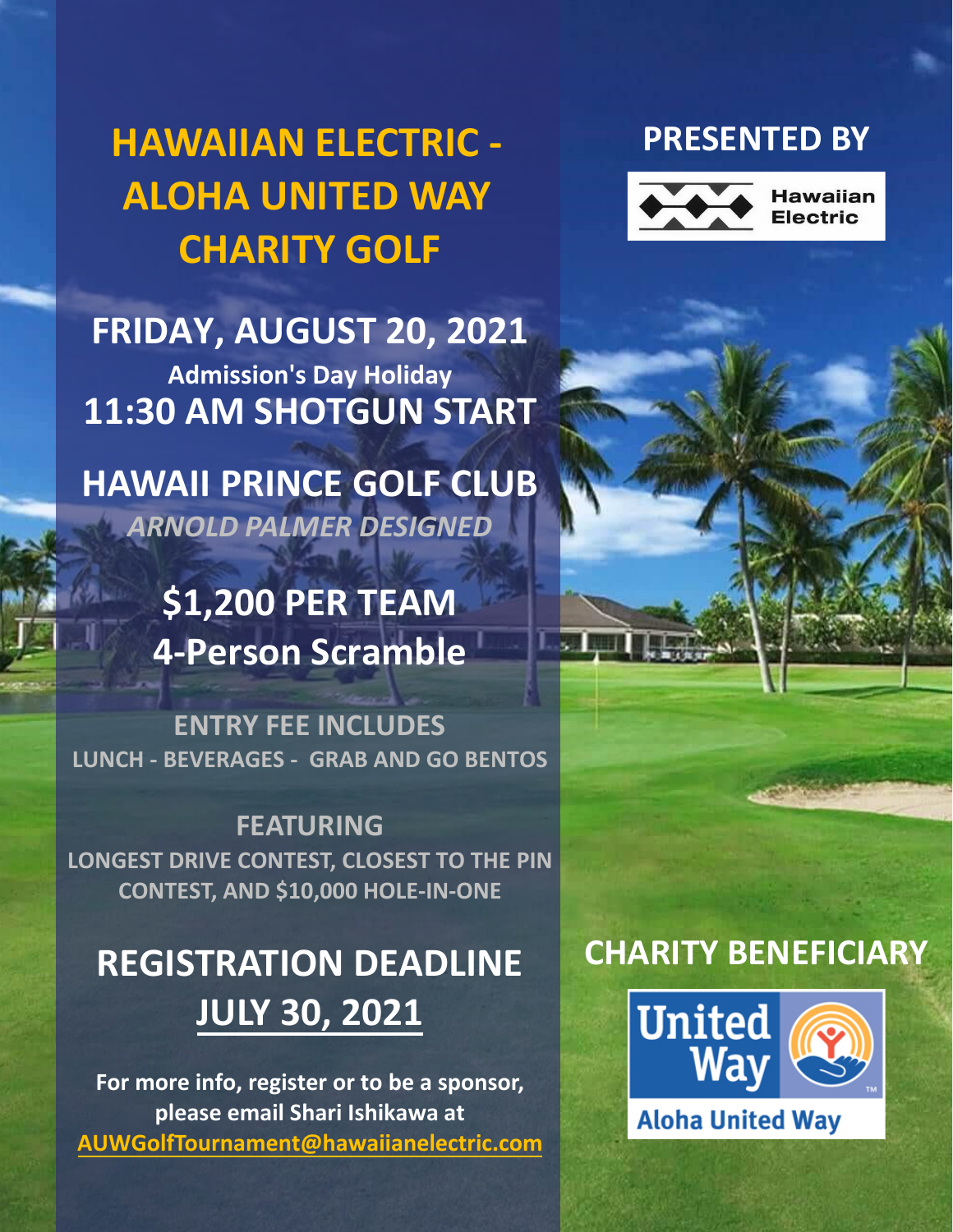## **SPONSORSHIP**

#### **\_\_\_\_ PLATINUM SPONSOR—\$5,400**

- Entry for two (2) four-person teams, (8) players
- Recognition on banner and printed materials and tee sign
- Includes 2 Mulligans/person, Longest Drive and Closest to the Pin Entries

#### **\_\_\_\_ GOLD SPONSOR—\$3,400**

- Entry for one (1) four-person team, (4) players
- Recognition on printed material and tee sign
- Includes 2 Mulligans/person, Longest Drive and Closest to the Pin Entries

#### **\_\_\_\_ SILVER SPONSOR—\$1,700**

- Entry for two (2) players
- Recognition on printed material and tee sign
- Includes 2 Mulligans/person, Longest Drive and Closest to the Pin Entries **\_\_\_\_ TEE SPONSOR—\$500**
- **Recognition on tee sign** 
	- $\blacksquare$ **INDIVIDUAL GOLFER—\$300 x**  $\blacksquare$  **# of players = \$**  $\blacksquare$  **total cost**
- Includes 2 Mulligans, Longest Drive and Closest to the Pin Entries

# **IN-KIND DONATIONS**

 prizes or for other AUW fundraiser activities such as our charity auction. If you would like to make an in-kind donation to the AUW fundraiser, please describe your donation below. In-kind donations may be used as golf tournament

#### **MONETARY\_\_\_\_\_\_\_\_\_\_\_\_\_\_\_\_\_\_\_\_\_\_\_\_\_\_\_\_\_\_\_\_\_\_\_\_\_\_\_\_\_\_\_\_\_\_\_\_\_\_\_\_\_\_**

**TEAM PRIZE (4 identical items)\_\_\_\_\_\_\_\_\_\_\_\_\_\_\_\_\_\_\_\_\_\_\_\_\_\_\_\_\_\_\_\_\_\_\_\_\_\_**

**FOOD/BEVERAGE DONATION\_\_\_\_\_\_\_\_\_\_\_\_\_\_\_\_\_\_\_\_\_\_\_\_\_\_\_\_\_\_\_\_\_\_\_\_\_\_\_**

GOODIE BAGS ITEMS (196 identical items)

**OTHER\_\_\_\_\_\_\_\_\_\_\_\_\_\_\_\_\_\_\_\_\_\_\_\_\_\_\_\_\_\_\_\_\_\_\_\_\_\_\_\_\_\_\_\_\_\_\_\_\_\_\_\_\_\_\_\_\_\_**